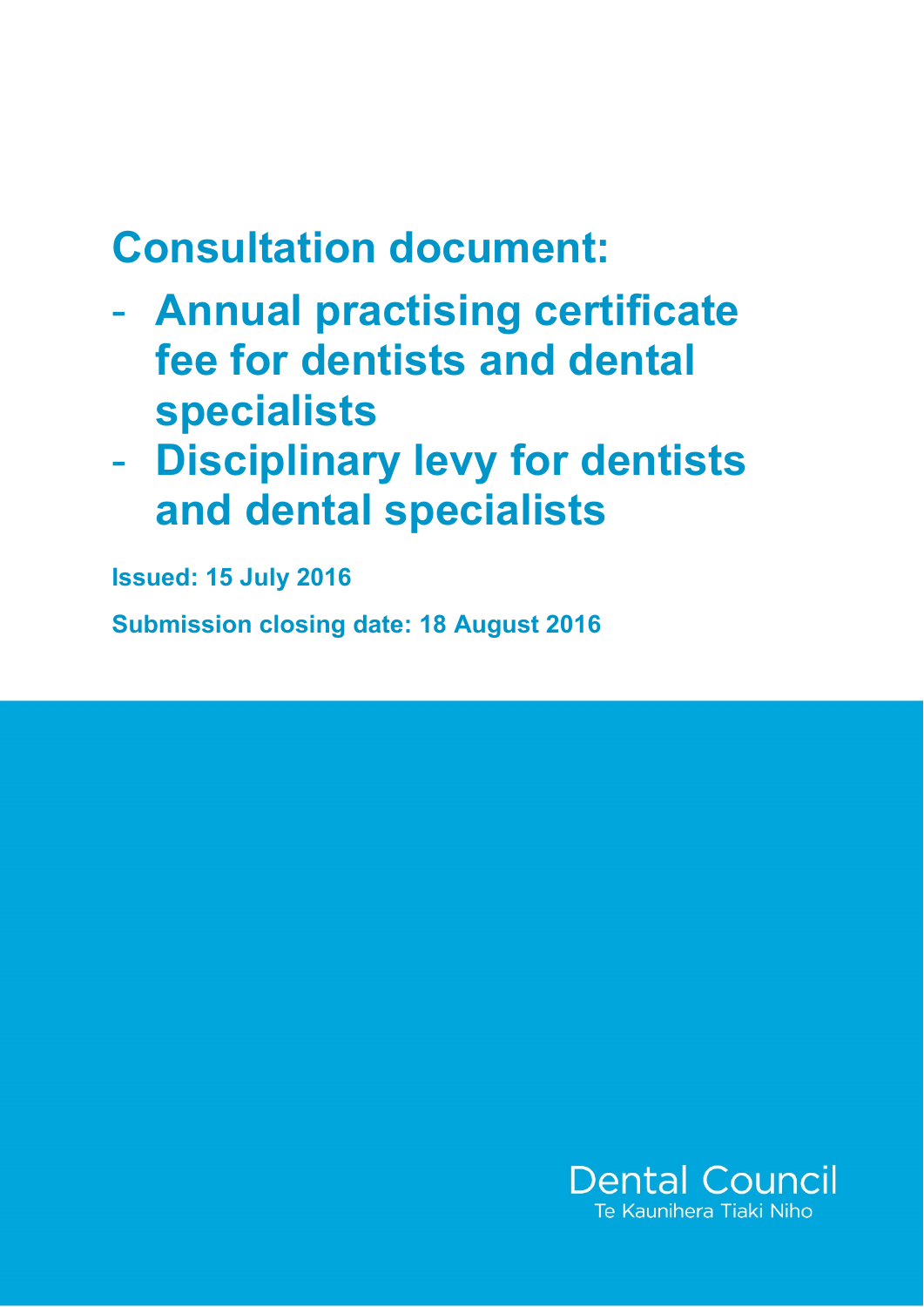## 1. Introduction

**.** 

Health practitioner annual practising certificate ("APC") fees and disciplinary levies are set by health regulatory authorities under sections 130 and 131 of the Health Practitioners Competence Assurance Act 2003 (the "Act").

In December 2015 the Council consulted with all stakeholders regarding its 2016/17 budget that details the Council's five strategic priorities, and all fees associated with registration, examination, competence programme, fitness to practise and other fees. Following consideration of feedback from stakeholders, the budget has been confirmed, and closing financial reserves as at 31 March 2016 determined with the signed audited financial statements.

The Council is now consulting on the dentist and dental specialist ("Dentist") APC fee and disciplinary levy.

The purpose of this consultation document is to advise stakeholders that the Council is proposing to gazette the 2016/17 APC fee and disciplinary levy to be effective for the recertification year commencing 1 October 2016. 1

The Council is seeking stakeholder feedback on its proposals by **18 August 2016**, an abridged timeframe as the 2016/17 budget was previously consulted on in December 2015. Feedback will be considered by the Council prior to finalising the new APC fee and disciplinary levy to be effective from 1 October 2016.

# 2. Fee and Levy Setting Principles

The Council abides by the good practice guidelines established by both the Office of the Auditor-General and by Treasury. The Council is committed to ensuring that it operates in a cost effective manner and strives to maintain a balance between ensuring the efficient and effective discharge of its public safety obligations and practitioner affordability. Upon this basis, the Council's budget, and its fees and levies are calculated on a full cost recovery basis.

# 3. Proposed 2016/17 Annual Practising Certificate Fee

The following table sets out the proposed Dentist and Dental Specialist 2016/17 APC fee, compared to 2013/14, 2014/15 and 2015/16:

| <b>Dentist and Dental Specialist</b> | 2013/14  | 2014/15      | 2015/16  | 2016/17  |
|--------------------------------------|----------|--------------|----------|----------|
|                                      | \$       | $\mathbb{S}$ | \$       | \$.      |
|                                      | Actual   | Actual       | Actual   | Proposed |
| <b>Calculated Fee</b>                | 850.28   | 973.70       | 1,030.77 | 870.83   |
| <b>Operational Reserve Refund</b>    | (120.64) | (257.59)     | (305.50) |          |
| Gazetted (net) APC Fee               | 729.64   | 716.11       | 725.27   | 870.83   |

 $<sup>1</sup>$  All values for fees and levies are shown in this consultation document, are exclusive of GST, unless otherwise stated.</sup>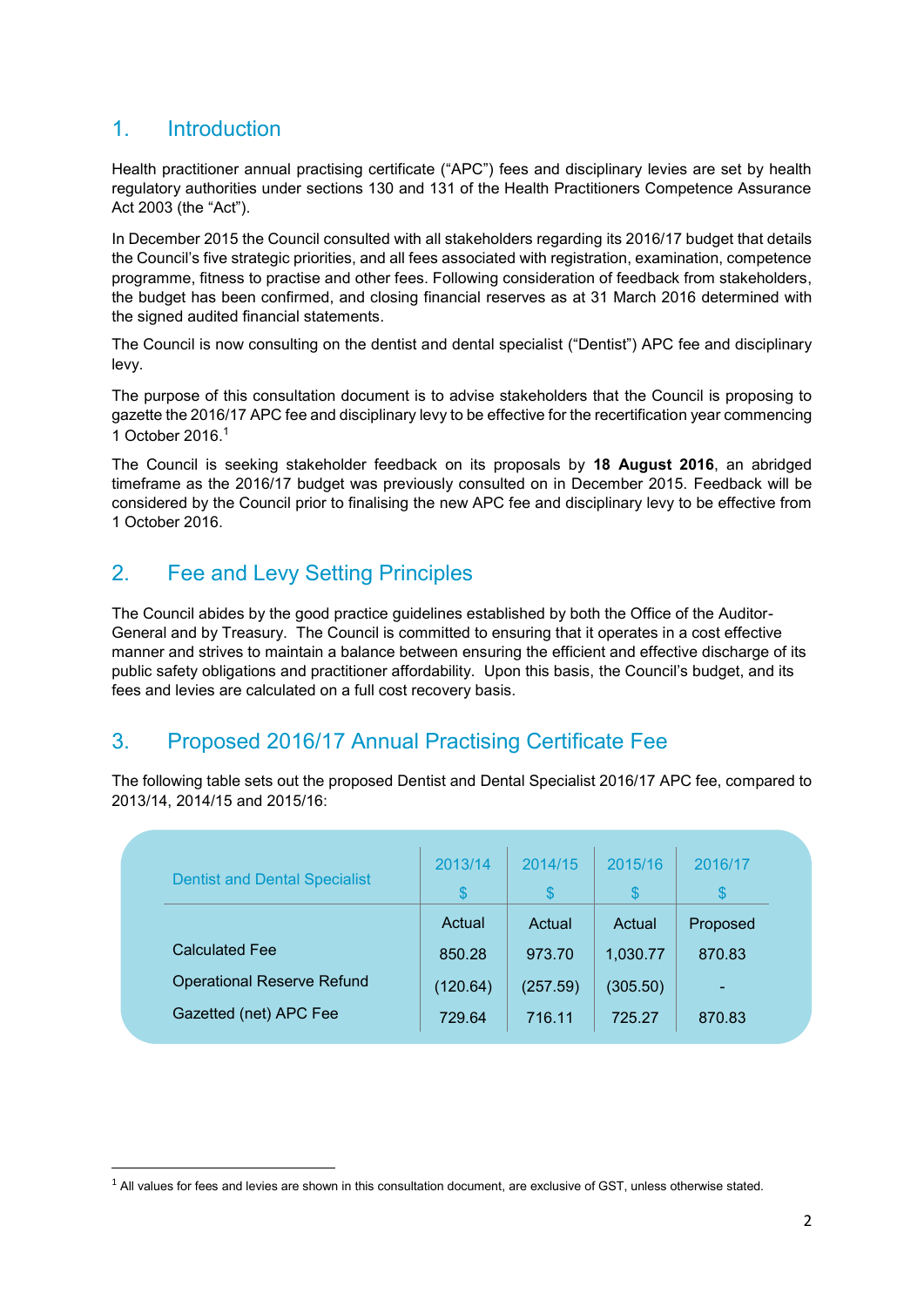The level of APC fee per practitioner depends on; the budgeted number of practitioners, each profession's share of budgeted the Council costs including capital expenditure, direct profession income and expenditure budgets and minimum reserve levels set for each profession under the Council's *Level of Reserves Policy*.

Appropriate operational reserve levels are maintained through prudent budgeting and forecasting, by rationing and prioritising resources and by adjusting annual practising fees to not only meet operational activities, but also to provide a buffer against an unknown number of competence cases, appeals or judicial reviews. In this way the financial viability of the Council is sustained.

The Council after careful consideration proposes to set the 2016/17 Dentist and Dental Specialist APC fee at \$870.83 plus GST.

The increase per practitioner of \$145.56 in the Dentist APC fee in 2016/17 is primarily due to:

- the profession's share of the investment in Strategic Priorities 2015 2020 for 2016/17,which was consulted in December 2015;
- the Council returning surplus operational reserves to dentists and dental specialists over the last three years (outlined in the above table). No excess reserve now exists. The 2016/17 costs for the Council activities, profession specific activities and capital replacement activities are fully funded by the APC fee (\$870.83) for the Dentist and Dental Specialist;
- additional costs due to:
	- (i) the establishment of an orthodontic working group in response to an increasing number of concerns regarding orthodontic care provided by general dentists
	- (ii) oral medicine scope of practice investigation regarding the requirement for a medical degree.

### 4. Proposed 2016/17 Disciplinary Levy

The following table sets out the proposed Dentist and Dental Specialist 2016/17 disciplinary levy, compared to 2013/14, 2014/15 and 2015/16:

|        | 2014/15 | 2015/16 | 2016/17<br>S |
|--------|---------|---------|--------------|
| Actual | Actual  | Actual  | Proposed     |
| 21.54  | 87.59   | 144.52  | 132.13       |
| (3.69) | ٠       | ٠       | (35.79)      |
| 17.85  | 87.59   | 144.52  | 96.34        |
|        | \$      | \$      | \$           |

The Council proposes to set the Dentist 2016/17 disciplinary levy at \$96.34 plus GST. The decrease per practitioner is \$48.18 compared to \$144.52 in 2015/16. This decrease reflects a lower level of disciplinary expenditure than expected in 2015/16 year, enabling the refund of disciplinary reserves .held in excess of minimum levels, as prescribed in the Council's *Level of Reserves Policy*.

#### 5. Proposals

The Council is consulting on:

both of which shall apply from 1 October 2016.

1. an APC fee for dentists and dental specialists of \$870.83 plus GST.

The Council is setting:

2. a disciplinary levy for dentists and dental specialists of \$96.34 plus GST.